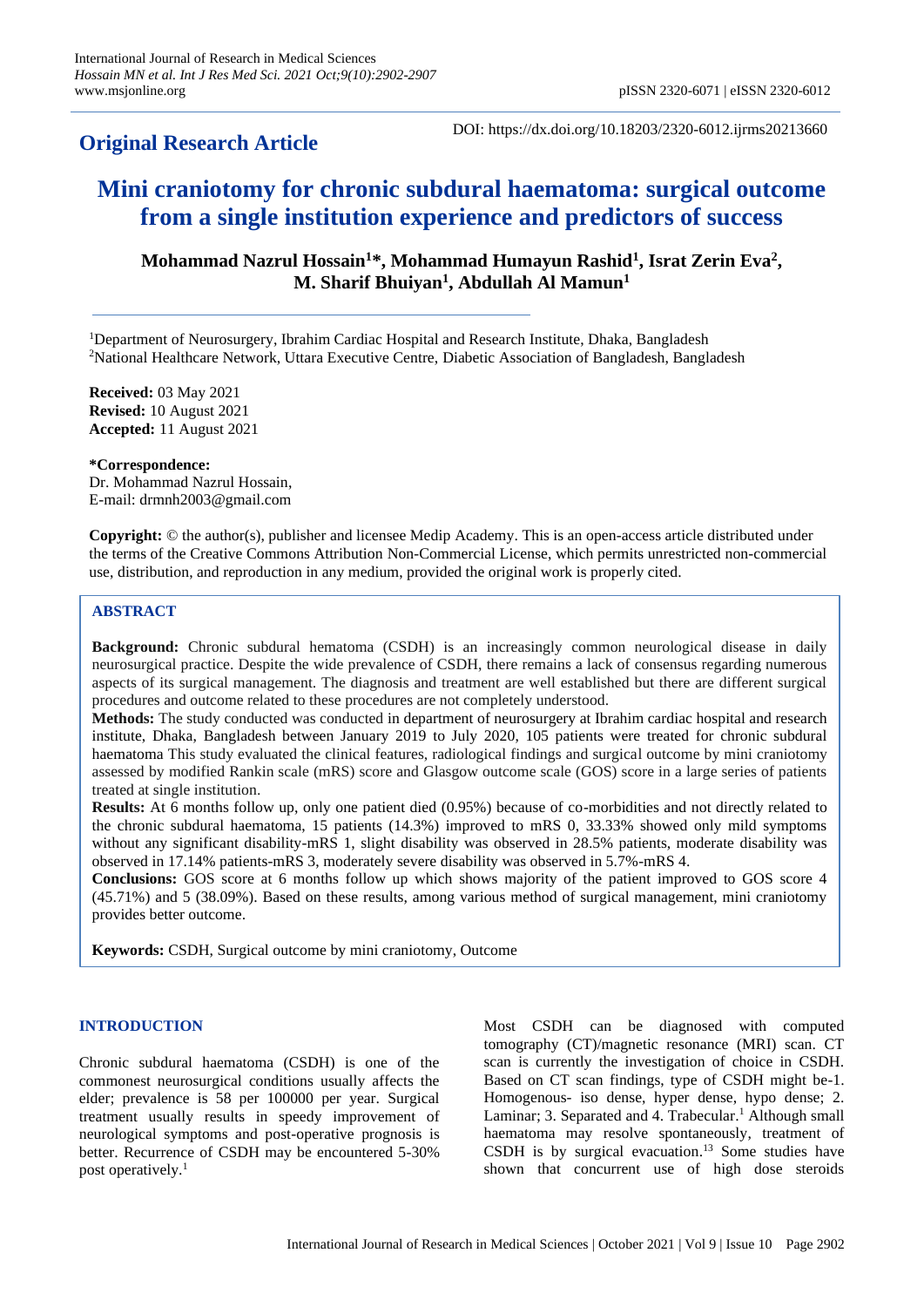accelerates the resolution of subdural collection while use of statins may accelerate resolution of CSDH.

Surgical options of CSDH are-(1) Burr hole (with or without drainage); (2) Twist drill craniotomy, (3) Craniotomy. 1 In post-operative period, CSDH may resolve within 30 days considered as-Early resolution, may resolve within 1-3 months considered as delayed resolution or late resolution which occurs after 3 months or more. If no resolution, recurrence of CSDH may develops which may be recurrent without resolution, early recurrence after resolution within 3 months after surgery, late recurrence after resolution after 3 months or more and recurrent and spontaneously resolve.

Co-morbid condition like hypertension, diabetes mellitus, respiratory disease, anti-coagulant therapy and antiplatelet therapy are the important risk factor for developing CSDH and recurrence.<sup>2</sup>

# *Epidemiology*

Estimates of the incidence of CSDH range from 8.2 to 14.0 per 100,000 person-years. According to the United Nations, the population above the age of 65 years is likely to double between 2010 and 2050, and the burden of CSDH is expected to follow suit. CSDH predominantly affects males, with an approximately 3:1 male to female ratio across all age groups.<sup>3</sup>

# *Pathogenesis*

CSDH arises at the dural border cell layer which is a thin layer of cells between the dura mater and arachnoid mater with comparatively little extracellular collagen, and intercellular connections that are disposed to separation. A predisposing factor of a shrinking volume within the cranial vault, as seen in elderly individuals or those abusing alcohol, and a precipitant trauma that can often be minor may lead to development of CSDH.<sup>11</sup>

There are two possible aetiologias for CSDH: First one is an acute subdural haematoma (ASDH). These may occur due to tearing of the bridging veins that traverse the dural border cell layer or, less commonly, tearing of cortical arteries or veins. An ASDH that is not acutely evacuated will usually be resorbed or otherwise this process is incomplete and the haematoma becomes chronic as the acute clot lyses. The second aetiologic is a subdural hygroma, a collection of cerebrospinal fluid (CSF) in the subdural space caused by splitting of the dural border cell layer at points of tension between the dura mater and arachnoid mater. In the subdural space, neovascularization occurs; haemorrhage from these new vessels leads to the formation of a CSDH. Regardless of the primary insult, the opening of the dural border cell layer triggers a complex reparatory response that aims to heal the injured tissues. The main features of this response are proliferation of the dural border cells, formation of granulation tissue with collagen fibers, and macrophage deposition. This process is often successfully completed, resulting in resolution of the hematoma or hygroma. On the other hand, haematoma enlargement is thought to be attributable to a localized inflammatory reaction which results in hyperfibrinolysis of the clot and production of angiogenic factors that promote neovascularization and bleeding from fragile capillaries. Formation of neo membranes is one of the main features of CSDH-the inner (visceral) membrane is less vascular and usually thinner than the outer (parietal) membrane.

Risk factors like advancing age, a history of falls, minor head injury, use of anticoagulants or antiplatelet drugs, bleeding diatheses, alcohol (contributing to globalized brain atrophy, increased risk of falls, and hepatogenic coagulopathy), epilepsy, low intracranial pressure states, and hemodialysis contribute to the occurrence of CSDH. Use of anticoagulant and antiplatelet medication is the most important risk factor for increasing incidence of CSDH. The widespread use of these agents has made quantification of risk difficult, but they have been shown to increase the incidence of both 'atraumatic' CSDH (whereby the trauma is so minor that it is not recollected) and recurrent CSDH.<sup>8</sup>

# **METHODS**

The study was conducted during the period from January 2019 to July 2020, 105 patients were treated for chronic subdural haematoma in department of neurosurgery at Ibrahim cardiac hospital and research institute, Dhaka, Bangladesh were treated as study participants. The study was approved by the respective department. All patients were analyzed prospectively concerning preoperative clinical appearance and preoperatively computed tomography. Both postoperative clinical outcome and postoperative computed tomography were evaluated. The clinical symptoms presented in this study were headache, altered level of consciousness, paresis, aphasia, disorientation and occurrence of seizures. Age and sex distribution as well as the side of the hematoma were also investigated. All patients were treated surgically by Mini craniotomy  $(4.5\times3.5 \text{ cm})$  and post-operative outcome was assessed mRS score, GOS score. Additionally, the patient's clinical outcome was regarded whether they were discharged home, to a rehabilitation clinic, another specialist department or to a nursing home. All data were analyzed using SPSS software.

# *Surgical technique for the treatment of CSDH*

In 105 patients, the approach was done by mini osteoplastic craniotomy approximately 4.5×3.5 cm in the most dependent part over fronto parietal convexity. After dural incision, the outer membrane of the chronic hematoma was coagulated and opened. Hematoma evacuated placing a cotton and gentle suction with increased infusion of normal saline at the same time to prevent rapid decompression. After evacuation of the fluid hematoma a careful irrigation with Ringer's solution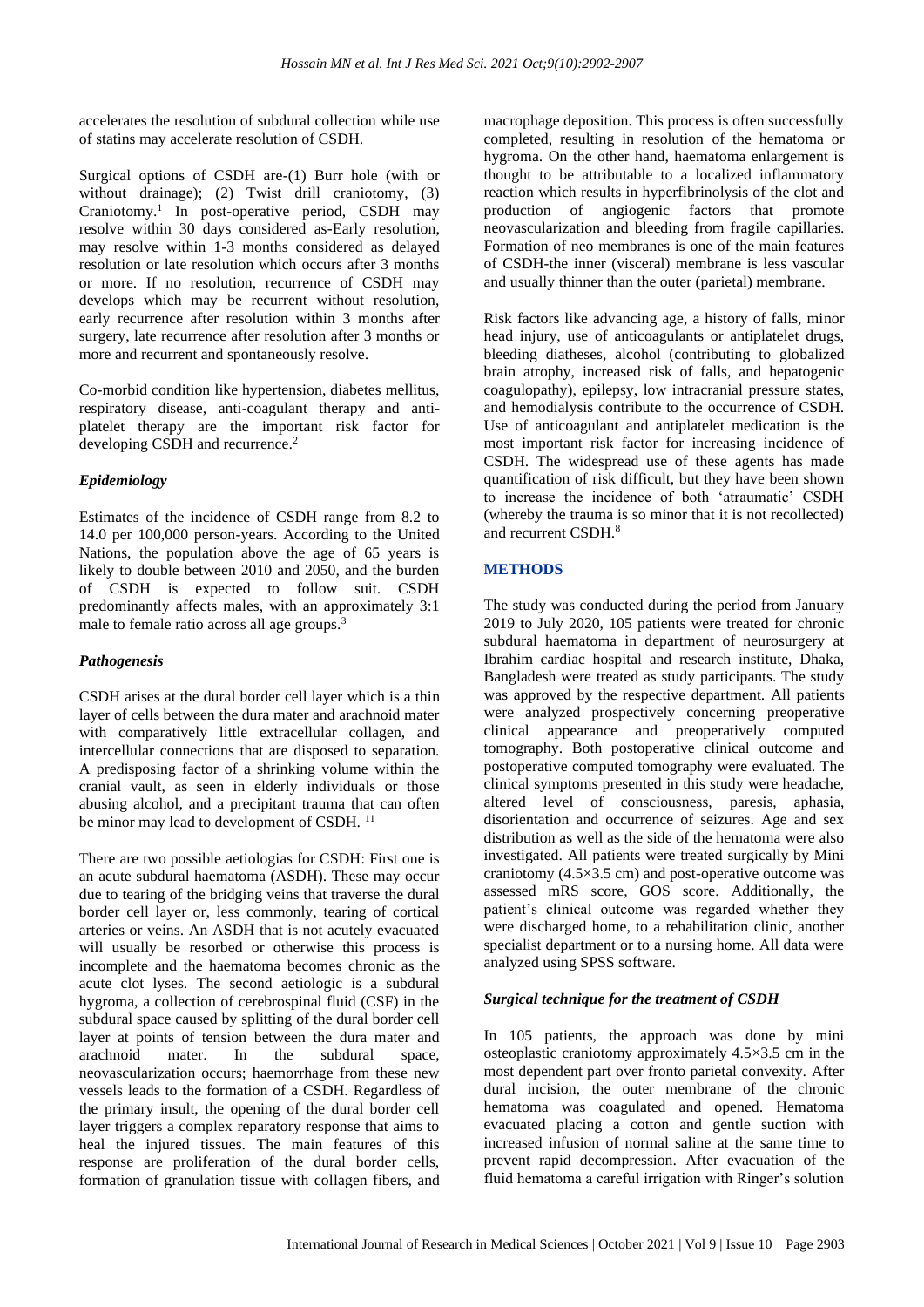followed in every operation-until the irrigation solution remained clear. In every case, the internal membrane of the hematoma was also opened. In 42 patients, a subdural drainage with a low vacuum suction reservoir was placed; no drainage was placed in 63 cases. Within the first 2 days after surgery, the drainage was removed, and the skin was closed with an additional single suture.

#### **RESULTS**

A total 105 surgical procedures were performed in patients suffering from CSDH during the abovementioned period. Patient age comprised 35-105 years. The mean age was 67.5 years. Seventy patients (66%) were male and thirty-five patients were female (34%). The CSDH was left hemispheric in 53 cases (48%), right hemispheric in 34 cases (35%) and bilateral in 18 (17%) cases. A therapy with anticoagulants or antiplatelet agents was present in 60% (n 28), coagulopathy in 3% (2) and an alcohol abuse in 2% (1).

# **Table 1: Age and gender distribution of the study patients, (n=105).**

| <b>Variables</b>        | N                | Percentage $(\%)$ |
|-------------------------|------------------|-------------------|
| Age (years)             |                  |                   |
| $35-60$                 | 20               | 16.5              |
| $60 - 85$               | 77               | 64.5              |
| 85-105                  | 24               | 19.0              |
| $Mean \pm SD$           | $67.5 \pm 12.64$ |                   |
| Range (min-             | $35-105$         |                   |
| max)                    |                  |                   |
| Gender                  |                  |                   |
| Male                    | 70               | 66                |
| Female                  | 35               | 34                |
| Male to female<br>ratio | 2:1              |                   |

#### *Clinical signs and CT*

Hemiparesis was the most common presenting feature in 63 (60%) cases followed by decreased consciousness in 27 (25%) cases and headache with aphasia in 15 (15%) cases. In every patient (n=105), computed tomography of head shows a space occupying unilateral or bilateral CSDH. Radiological findings almost always correlate with the clinical findings. After confirmation of diagnosis, a decision regarding surgical management was taken. After surgery symptom improved in 89 cases (93%), static/no changed in 16 (7%) cases. A satisfactory post-operative computed tomography result was found 89 cases (93%) where as in 16 (7%) cases space occupying residual hematoma with irrigation fluid was found. There was no recurrence of CSDH during this period.

#### *History of head trauma*

Sixty-eight patients or their relatives (65%) claimed history of a head trauma. The shortest interval between the injury and the appearance of clinical signs due to the CSDH was 15 days, the longest interval was 180 days, and the mean interval scored 55.3 days.

#### *Surgical technique*

One-hundred-five patients were treated with an osteoplastic craniotomy and a subdural drainage with a low suction vacuum reservoir was given in 42 patients (44%). No drainage was used in 63 patients (56%). In all procedures, careful irrigation with Ringer's solution was done until the solution remained clear. Brain expansion tendency did not observe immediately after evacuation of hematoma in most of the cases (78% in 81 patients), but immediate brain expansion was noticed in rest of the cases (22% in 24 patients). Bone flap was repositioned in all cases and fixed with mini plate and screw or nonabsorbable suture. All patients were rehabilitated in our own facility and recovered completely.

#### *Recovering of the patient*

Patients' recovery was assessed using mRS score and GOS score during discharge at 3 months and at 6 month follow up. Only one patient died (0.95%) because of comorbidities and not directly related to the CSDH. The 15 patients (14.3%) showed no symptoms at all at 6 months follow up signifies mRS O, thirty-five patients (33.33%) showed only mild symptoms without any significant disability-mRS 1, slight disability was observed in thirty patients (28.5%), moderate disability was observed in eighteen patients (17.14%)-mRS 3, moderately severe disability was observed in six patients (5.7%)-mRS 4.

GOS score was assessed and at 6 months follow up, GOS score 1 was 0.95%, 3 was observed in 6.3%, 4 was found in 45.71% and 5 was assessed in 38.09% patients.



**Figure 1: Site of haematoma on CT scan. Table 2: Presenting complaints of the study patients, (n=105).**

| <b>Complaints</b>            | N  | Percentage $(\% )$ |
|------------------------------|----|--------------------|
| Hemi paresis                 | 63 | 60                 |
| <b>Altered consciousness</b> | フフ | 25                 |
| Headache with aphasia        | 15 | 15                 |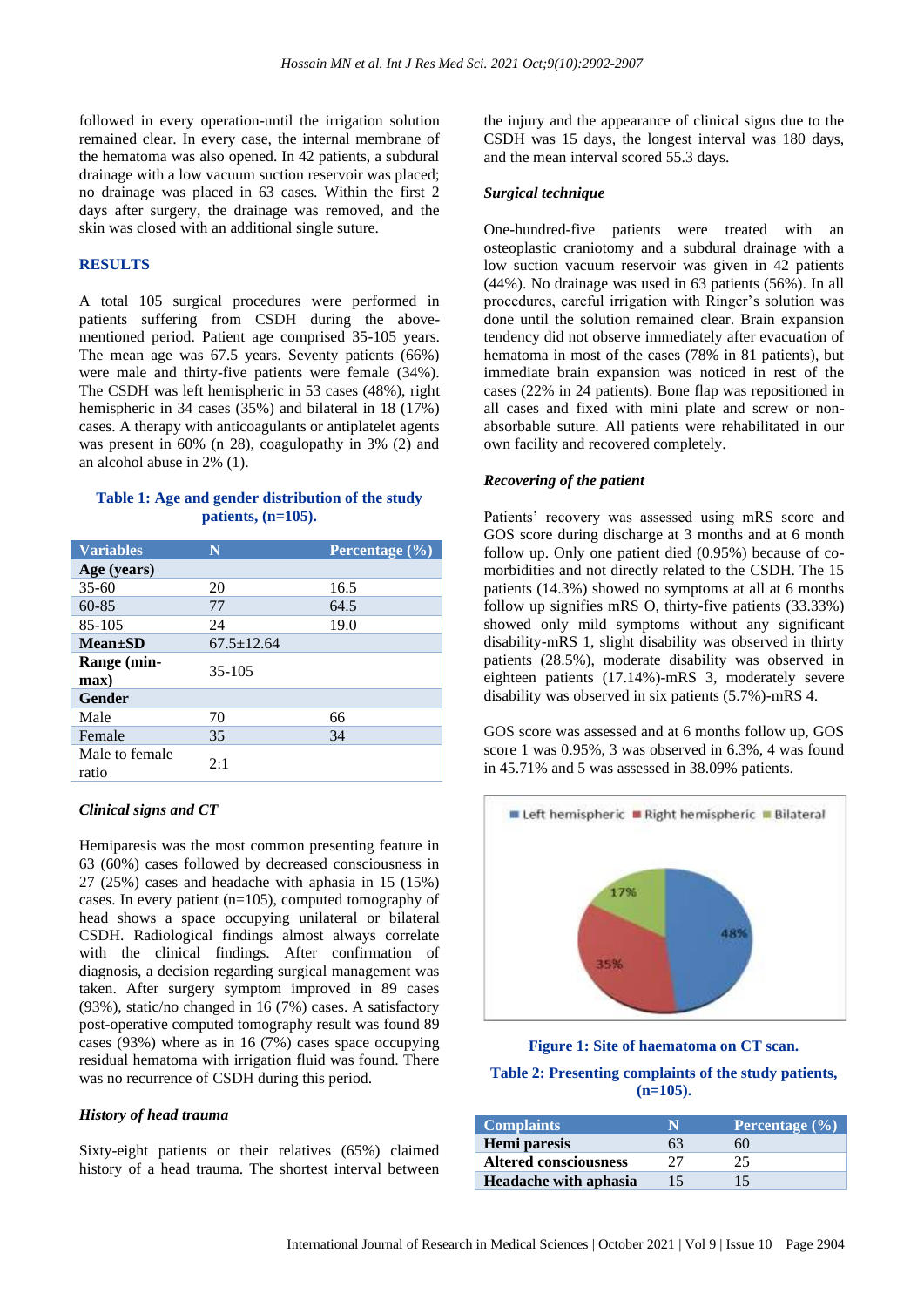#### **Table 3: Distribution of the study patients by comorbidity, (n=105).**

| <b>Co-morbidity</b>        |    | Percentage (%) |
|----------------------------|----|----------------|
| <b>HTN</b>                 | 48 | 45.71          |
| DM                         | 37 | 35.23          |
| <b>Cardiac disease</b>     | 16 | 15.23          |
| <b>Respiratory disease</b> |    | 3.81           |



**Figure 2 (A, B, C, D and E): CT scan findings of CSDH. Separated variety of CSDH, homogenous variety of CSDH, mixed type (Trabecular and 2 or more type of CT density), trabecular type: haematoma was separated by several high-density septa and per op view after mini craniotomy of CSDH with excision of pseudo membrane using microscope.**

# **Table 4: Change in mRS score from discharge to after 6 months of the patients with CSDH, (n=105).**

| mRS score                           | At 6 months, $(\%$ |
|-------------------------------------|--------------------|
| 0 (No symptoms)                     | 15(14.3)           |
| 1 (No significant disability)       | 35 (33.33)         |
| 2 (Slight disability)               | 30(28.5)           |
| 3 (Moderate disability)             | 18 (17.14)         |
| 4 (Moderately severe<br>disability) | 6(5.7)             |
| 5 (Severe disability)               | 0(0)               |
| 6 (Dead)                            | 1(0.95)            |

#### **Table 5: Change in GOS score from discharge to after 6 months of the patients with CSDH, (n=105).**

| <b>GOS</b> score                | At 6 months, $(\%$ |
|---------------------------------|--------------------|
| 1 (Death)                       | 1(0.95)            |
| 2 (Persistent vegetative state) | 0(0)               |
| 3 (Severe disability)           | 6(6.3)             |
| 4 (Moderate disability)         | 48 (45.71)         |
| 5 (Mild or no disability)       | 40 (38.09)         |

#### **DISCUSSION**

CSDH incidence is increasing day by day in developing countries. It is one of the most rewarding surgical procedure and outcome usually satisfactory. Different options of surgical procedure are available for neurosurgical practice. This hospital based longitudinal study was based on finding the outcome of CSDH patient managed surgically by mini craniotomy.

In the present study, one hundred and five patients were surgically managed by mini craniotomy and evacuation of CSDH. The mean age of the patient suffering from CSDH scored 67.5 years. There was a male predominance of almost 66%. Sixty percent were on anticoagulants or antiplatelet agents. Three percent patient had coagulopathy. Sixty-eight (65%) patients had a history of head trauma. Every patient was successfully treated and discharged home without newly onset neurological deficit. There are different options of surgical management and in this series only mini craniotomy were done, therefore, some peculiar findings have to be discussed.

In this current study it was observed that mean age was found 67.5 years with ranged from 35-105 years. The average age of CSDH manifestation lies between 56 and 63 years (Sambasivan, 1997), but patients older than 70 years are affected most often (Ko et al and Yamamoto et al) which is comparable with the current study.

In this present study, there is male predominance (66% in CSDH. Male suffers cardiac problem and trauma more than female which may be one of the factors responsible for CSDH. Similarly.<sup>10</sup> also found male predominant, where they found male 73.3% and 66.8% respectively,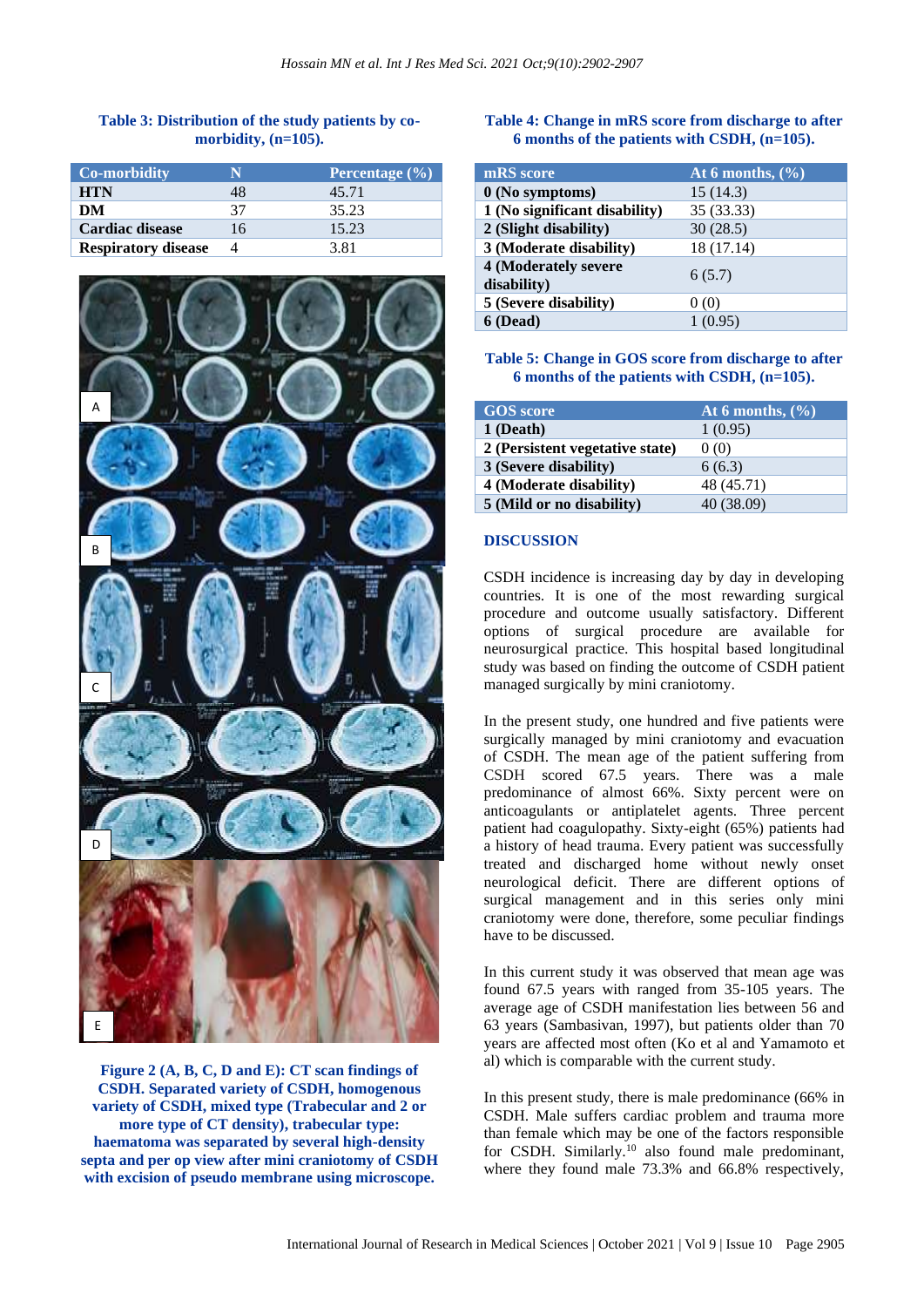which is consistent with the current study. Similar observations were also observed.6,7 Thus, the CSDH can be considered to be a disease of the seventh decade of life predominating in male patients which is also observed.<sup>14</sup>

Hemiparesis was the most common presenting feature observed in our series (65%) followed by decreased consciousness 25% and Headache with aphasia in 15% patients. But in current study we did not find any convulsion although prophylactically anti-convulsant was used in every patient. Chen et al compared preoperative computed tomographic appearance of CSDH with the need of postoperative seizure prophylaxis. They concluded that the postoperative seizure rate appeared high in the group with mixed density type lesions on computed tomography and in those with left unilateral CSDH. But in our prospective study, we have not found any correlation between seizure incidence and computed tomography findings. These findings may be evaluated in further studies.

Various surgical strategies have been considered by different neurosurgical center for surgical management of CSDH. Usually, craniotomy has been advocated for complicated and recurrent CSDH. Type of CSDH is strong predictor of recurrence. Separated type of CSDH is associated with recurrence which is consistent with study done.<sup>5</sup> In our study, we did not want to take chance of recurrence in our patient, so we choose mini craniotomy. Our observations are: 1. There is no recurrence of CSDH by craniotomy in one year follow up of 105 cases managed surgically in our center. 2. postoperative agitation, restlessness is less. 3. There is less chance of wound infection. Most of the reported case of wound infection in CSDH is due to CSF leak from burr hole which lead to infection. But mini craniotomy leads to replacement of bone flap with water tight dural closure, so there is no chance of wound infection. 3. Patient can be discharge on 2<sup>nd</sup> post-operative day.<sup>9</sup> regarded the postoperative hospitalization in 40 patients, 20 of them were treated by burr hole irrigation and the other 20 patients were treated by burr hole drainage. They found a postoperative hospitalization of 14.1 days in the drainage group and 25.5 days in the irrigation group. But in our study, most of the patient discharged on 2nd postoperative day  $(72%)$ , drainage group discharged on  $5<sup>th</sup>$ post-operative day (26%). Rest of the patient (2%) had to stay longer due to co-morbid medical condition. 4. Burr hole and drainage can lead to syndrome of trephined. Moreover, there is visible pulsation over scalp which causes psychological trauma to patient and their relatives. But mini craniotomy has no chance of developing psychological trauma or development of syndrome of trephined. 5. Pseudo membrane can be excised precisely using microscope by mini craniotomy method but with burr hole and twist drill craniotomy, excision of pseudo membrane cannot be possible. 6. Coagulation of active bleeding point from emissary vein is possible with mini craniotomy. We found 5 patients with active bleeding point from emissary vein and coagulate thus prevent recurrence of CSDH which cannot be done by burr hole method.

Patients' recovery was assessed using mRS score and GOS score. At 6 months follow up only one patient died (0.95%) because of co-morbidities and not directly related to the CSDH. The 15 patients (14.3%) improved to mRS O, thirty-five patients (33.33%) showed only mild symptoms without any significant disability- mRS 1, slight disability was observed in thirty patients (28.5%), moderate disability was observed in eighteen patients (17.14%)-mRS 3, moderately severe disability was observed in six patients (5.7%)-mRS 4.

GOS score was assessed and at 6 months follow up which shows majority of the patient improved to GOS score 4 (45.71%) and 5 (38.09%).

Perhaps the most important complication of CSDH is recurrence necessitating reoperation, which has been shown to markedly affect postoperative functional outcomes and quality of life. Recurrence rates in the literature vary widely from 0-76% observed but the contemporary consensus is that the reoperation rate is 10- 20%.4,12 showed that postoperative volume more than 80 ml was associated with more prone of recurrence. In our observation, mini craniotomy leads to complete evacuation of CSDH, coagulation of active bleeding point followed by irrigation with normal saline to fill the cavity and water tight dural closure and replacement of bone flap prevent re accumulation of further bleeding and thus prevent recurrence.

There are three common techniques for surgical management of CSDH. Outcomes between twist drill craniotomy, burr hole craniotomy and craniotomy have been compared by various systemic reviews and metaanalyses found no difference in the cure rates a mortality among the three techniques, but reported a significantly higher rate of recurrence with TDC (33.0%) compared to BHC (12.1%,  $p<0.001$ ) or craniotomy (10.8%,  $p<0.001$ ). Moreover, morbidity was higher after craniotomy  $(12.3%)$  compared to TDC  $(3.0%, p<0.001)$  or BHC  $(3.8\%, p<0.001)$ . However, found that BHC resulted in a higher rate of complications (9.3%) compared to TDC  $(2.5\%, p<0.001)$  and craniotomy  $(3.9\%, p<0.005)$ , but demonstrated that BHC resulted in fewer recurrences  $(11.7%)$  than TDC  $(28.1% , p<0.001)$  and craniotomy  $(19.4\%, p=0.002).$ <sup>4</sup> Therefore, TDC as the first-line intervention, and craniotomy for patients with significant membrane formation. In our study we have seen membrane formation in most of cases, so our technique of mini craniotomy is supported by other literatures.

#### *Limitations*

This was a single center study with shorter follow up period and small sample size**.** There was no comparison group or other surgical procedure. Factors influencing outcome like initial admission GCS, haematoma volume,